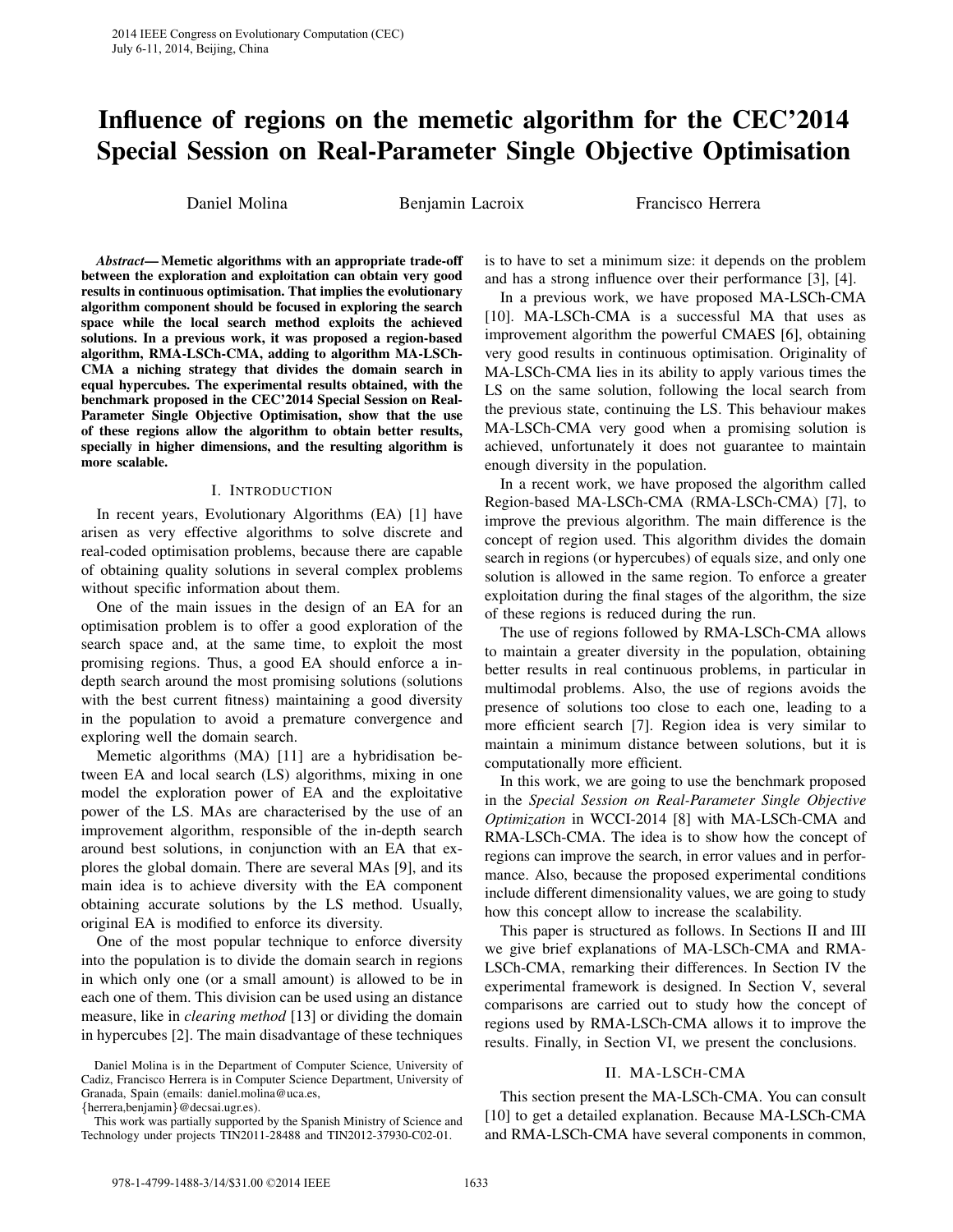we are going to explain more in detail the elements that both algorithms share.

## *A. Exploration Algorithm, SSGA*

It uses a *steady state genetic algorithm*, SSGA [14], as its exploration component, responsible for the global search. In each step for crossover it uses *negative assortative mating*, NAM [5], in which one parent is randomly chosen, and to chose the other one, 3 individuals are randomly selected, and the most distance to first one is chosen. It uses as crossover operator the operator  $BLX - \alpha$ , with  $\alpha = 0.5$  [12], to generate one new solution for each crossover. Finally, the new solution replaces the worst one in the population, if it is better. In MA-LSCh-CMA, there is no mechanism to guarantee that the population maintains a certain diversity.

## *B. Local Search: CMA-ES*

It uses as a LS method the CMA-ES algorithm [6], a well-known algorithm in continuous optimisation. In each iteration it create solutions using a Gaussian distribution with a step size as its standard deviation. Because this step size is adapted during the search, it only requires as parameter the initial step size. In MA-LSCh-CMA, it is chosen as initial step size for each dimension the half of the distance to the nearest solution (in that dimension).

#### *C. Hybridation model*

This algorithm applies the following hybridation model, alternating the application of the SSGA to the population with the application of the CMA-ES.

Both algorithms follow the next hybridation model:

- 1) Apply the SSGA during  $I_{step}$  evaluations.
- 2) Select one solution to be improved by the LS.
- 3) If this solution was previously selected the LS parameter values from its final stage, to *continue* the search. In other case, select the default LS parameters.
- 4) Apply the LS during Istep evaluations.
- 5) Store the final LS parameter values for that solution (in case the new solution will be selected again to improve).
- 6) If the stopping criterion was not true return to step 1.

In step 2, it is chosen the solution with best fitness that was not previously applied the LS, or it was previously applied and the improvement obtained by its application was better than  $\delta_{LS} = 10^{-8}$ . The idea is to identify the local optima to avoid wasting time trying to improve it more with the LS.

## III. REGION BASED MA-LSCH-CMA

This section present the RMA-LSCh-CMA. You can consult [7] to get a detailed explanation.

## *A. The region base MA*

Contrarily to most niching strategies where the niches are defined by the area surrounding solutions of the population, we propose here a strategy in which the niches are predefined as divisions of the search space, divided into hypercubes of equal size called here regions. This definition of a niche is illustrated in Figure 1. Each dimension is divided into ND divisions creating a grid of equal hypercubes, that represent exclusive regions which can contain only one solution.



Fig. 1: Different niches strategies

# *B. The SSGA in a region-based MA*

The SSGA is modified to not allow the generation of a solution by the SSGA in a region that is already occupied by another solution in the population if this solution is optimised. In that case, we compare both solutions and, if it is better, the new solution will replace the solution lying in the same region. By optimised, we refer to the fact that the last LS applied to this solution has not brought enough improvements (upper than  $\delta_{LS}$ ). On the other hand, if the solution is not optimised, the EA can replace it with a solution with a better fitness in that region.

## *C. The LS in a region-based MA*

In the MA-LSCh-CMA, the initial step of the CMA-ES is set between the area limited by its neighbouring solutions. Here the CMA-ES initial step is set according to the size of the region. We want to ensure that the close surrounding of a solution are properly explored by the LS as this task will not be done by the EA. The initial standard deviation is set to half the size of the region. Apart from this modification, in order to allow a proper refinement of the solution, the LS is not influenced by the divisions of the search space. However, if at the end of the LS application, the new solution is in a region occupied, the best one is kept and the other one is replaced by a randomly generated solution.

## *D. Reduction of regions size*

Initially, each dimension is divided in  $ND$  parts, to create the regions. Thus, the number of possible regions depends on the dimensionality, is  $ND<sup>D</sup>$ . During the run, the division in regions is updated U times, where U is called *number of divisions update*. Thus, after a certain number of evaluations, the size of each region is divided by the *multiplier for update*, and the algorithm continues with the same population.

#### IV. EXPERIMENTAL FRAMEWORK

Experiments are carried out with the benchmark functions and experimental conditions indicated in [8]. Although several of these functions were used in previous benchmarks,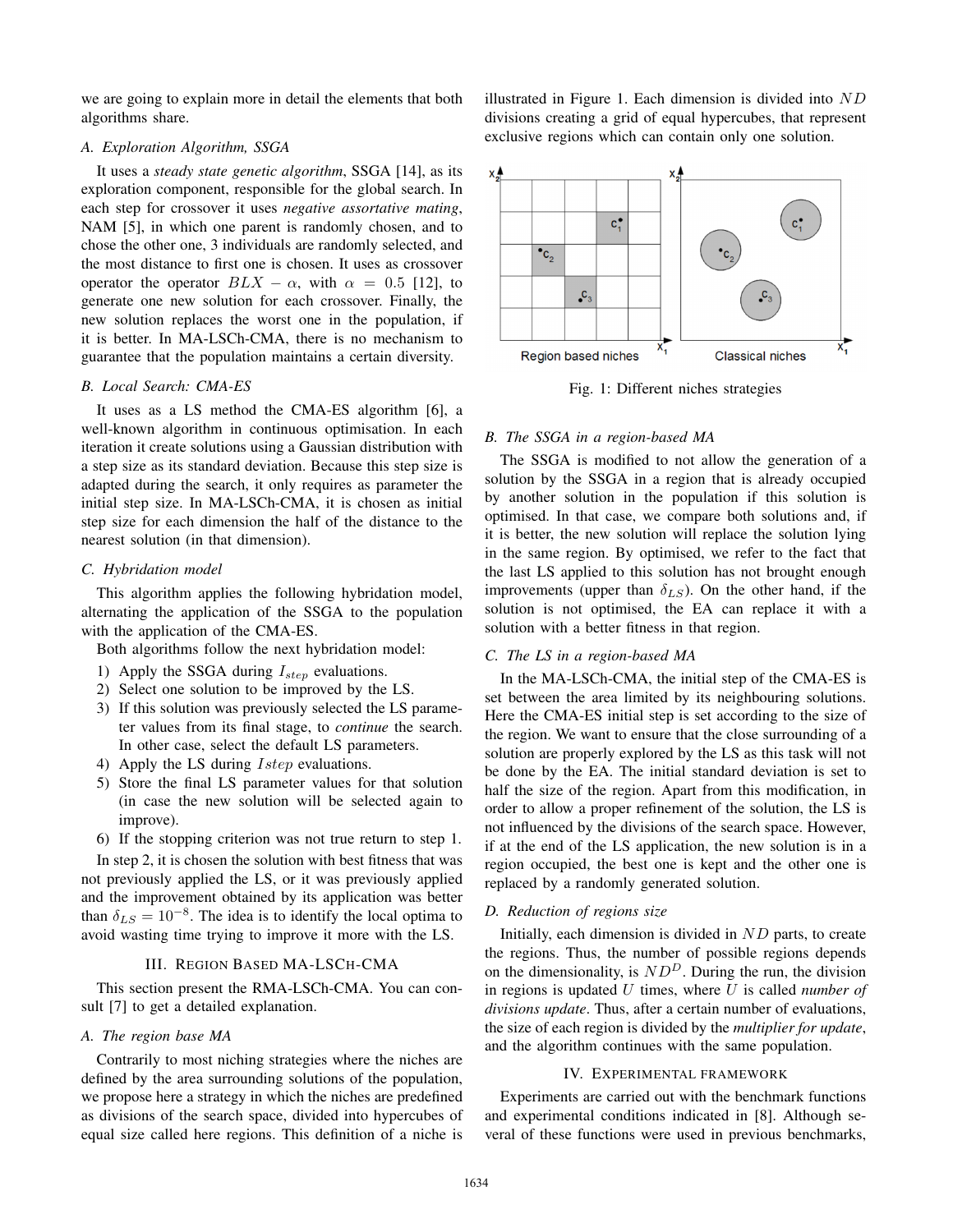like CEC'2013, the results differs because it uses different rotation matrices.

## *A. Test Functions*

The benchmark is composed by 30 functions:

- Tree unimodal functions:  $f_1 f_3$ .
- Thirteen simple multimodal functions:  $f_4 f_{16}$ .
- Six hybrid functions:  $f_{17} f_{22}$ , in which the variables are randomly divided into some subcomponents and then different basic functions are used for each one.
- Seven composition functions,  $f_{23} f_{30}$ , that combine the results of evaluate different basic functions.
- *B. Experimental conditions*

All functions have a shifted global optimum. All have the same domain search, [-100, 100], and their shifted global optima is inside it, away from the domain boundaries.

These are the experimental conditions followed:

- All functions are run 51 times.
- Fitness value is the result of the evaluation function.
- Dimensions  $D=10, 30, 50,$  and 100.
- The algorithm stops when a certain maximum fitness evaluations MaxFES is achieved, or the error is smaller than  $10^{-8}$ . MaxFEs =  $100000 \cdot D$ .
- An error value lower than  $10^{-8}$  is considered zero.

# V. EXPERIMENTAL RESULTS

#### *A. Parameter values*

Because both algorithms share the majority of parameters, we have set the same values to them, to make a right comparison. Table I shows the parameter values in common. These values were proposed by the authors [10].

TABLE I: Parameters values in common: RMA-LSCh-CMA and MA-LSCh-CMA

| Parameter Name     | Value       |
|--------------------|-------------|
| Population size    | 100         |
| Crossover Operator | $BLX - 0.5$ |
| $N_{NAM}$          |             |
| $I_{step}$         | 100         |
| $\delta_{LS}$      | $10^{-8}$   |

TABLE II: Parameters values for RMA-LSCh-MA

| Value |
|-------|
| 10    |
| 4     |
| C     |
|       |

Additionally, RMA-LSCh-CMA requires more parameters. Table II shows their values. These values are the default values proposed in [7], with the exception of the population size, it was 80 individuals in the paper, and 100 in this work. In [7] where also proposed a different set of parameter values obtained by tuning, but in this benchmark the default parameter values obtain better results.

TABLE III: Computational Complexity of MA-LSCh-CMA (in milliseconds)

|           | T0 | T1   | $\hat{T}2$ | $(\hat{T2} - T1)/T0$ |
|-----------|----|------|------------|----------------------|
| $D = 10$  | 72 | 198  | 415        | 3.01                 |
| $D = 30$  | 67 | 607  | 4061       | 51.55                |
| $D = 50$  | 67 | 1097 | 14443      | 199.19               |
| $D = 100$ | 68 | 3394 | 80267      | 1130.48              |

TABLE IV: Computational Complexity of RMA-LSCh-CMA (in milliseconds)

|                  | T0       | T1          | T2           | $(\hat{T2} - T1)/T0$ |
|------------------|----------|-------------|--------------|----------------------|
| $D=10$           | 71       | 205         | 1660         | 20.49                |
| $D=30$<br>D50    | 70<br>70 | 654<br>1350 | 2914<br>7097 | 32.28<br>82.10       |
| D <sub>100</sub> | 69       | 3821        | 14312        | 152.04               |

## *B. Algorithms complexity*

In Tables III and IV are shown the algorithm complexity of algorithms MA-LSCh-CMA and RMA-LSCh-CMA. We can see that using regions to enforce diversity increases the scalability of the algorithm. For dimension 50, the value for  $(T2-T1)/T0$  with RMA-LSCh-CMA is 41% than obtained with MA-LSCh-CMA, and for dimension 100 with RMA-LSCh-CMA is 13% than obtained with MA-LSCh-CMA.

# *C. RMA-LSCh-CMA vs MA-LSCh-CMA*

Table V shows the mean values for each algorithm and function for dimension 50 and 100. We can see that RMA-LSCh-CMA obtains the best average results, and the improvement obtained by the use of regions is clearly increased with the dimensionality.

Comparisons by category, RMA-LSCh-CMA scales specially well in unimodal functions (in multimodal are very similar) and in hybrid functions.

Table VI resumes different measures comparing MA-LSCh-CMA and RMA-LSCh-CMAin relation with the dimensionality. We can observe than RMA-LSCh-CMA in average is better for each measure, and the improvement obtained increases with the dimensionality. Thus, RMA-LSCh-CMA is better than MA-LSCh-CMA, both in error values and in performance, and this improvement increases with the dimensionality.

## *D. Results obtained by RMA-LSCh-CMA*

Due to space limitation, we are going to put only the results obtained by RMA-LSCh-CMA, the best algorithm, to make them available to other researchers. Tables VII, VIII, IX, X show the results obtained by RMA-LSCh-CMA for dimension 10, 30, 50, and 100.

We can see that the scalability of the algorithm is good, because it maintain good results in higher dimensions. Also, the differences between median and mean are reasonable. In summarize, experiments show that RMA-LSCh-CMA is a robust algorithm, with an interesting scalable behaviour.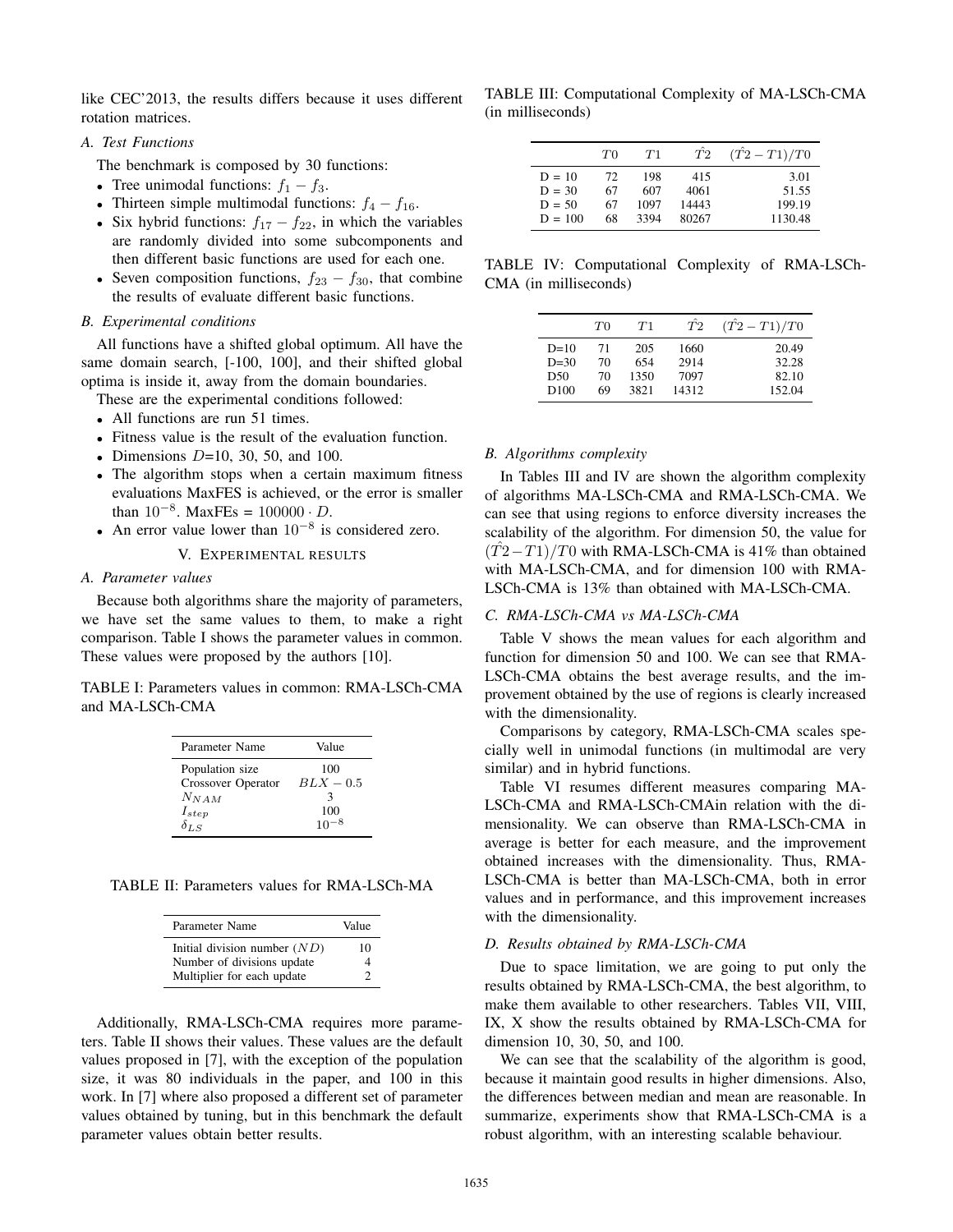|                | (a) Dimension 50 |                  | (b) Dimension 100 |                  |              |
|----------------|------------------|------------------|-------------------|------------------|--------------|
| Fun            | RMA-LSCh-CMA     | MA-LSCh-CMA      | Fun               | RMA-LSCh-CMA     | MA-LSCh-CMA  |
| 1              | $0.000000E + 00$ | $0.000000E + 00$ | 1                 | 1.338985e-01     | 3.088033e+04 |
| $\overline{c}$ | $0.000000E + 00$ | $0.000000E + 00$ | $\overline{2}$    | $0.000000e + 00$ | 3.493682e+02 |
| $\overline{3}$ | 1.771750E+01     | $0.000000E + 00$ | $\overline{3}$    | 1.918758e+03     | 6.231324e+03 |
| $\overline{4}$ | $0.000000E + 00$ | 5.454993E+01     | $\overline{4}$    | 1.055354e+02     | 9.048479e+01 |
| 5              | 1.999994E+01     | 1.999999E+01     | 5                 | 1.999996e+01     | 1.999998e+01 |
| 6              | 6.121990E+00     | 1.229027E+00     | 6                 | 2.686612e+01     | 8.382388e+00 |
| $\overline{7}$ | $0.000000E + 00$ | $0.000000E + 00$ | $\overline{7}$    | 4.327280e-04     | 2.017546e-09 |
| 8              | 1.981726E-05     | $0.000000E + 00$ | 8                 | 4.696169e-05     | 8.238439e-10 |
| 9              | 3.681346E+01     | 4.083218E+01     | 9                 | 9.539947e+01     | 1.257094e+02 |
| 10             | 2.424665E+02     | 7.600832E+00     | 10                | 9.839455e+02     | 7.674920e+02 |
| 11             | 3.623177E+03     | 5.554667E+03     | 11                | 8.549727e+03     | 1.304217e+04 |
| 12             | 1.438951E-02     | 9.540046E-02     | 12                | 1.355434e-02     | 1.353486e-01 |
| 13             | 2.192767E-01     | 2.640195E-01     | 13                | 3.065968e-01     | 3.774176e-01 |
| 14             | 2.467165E-01     | 2.613563E-01     | 14                | 1.240539e-01     | 1.199853e-01 |
| 15             | 4.686589E+00     | 5.426558E+00     | 15                | 1.060084e+01     | 2.245631e+01 |
| 16             | 1.872406E+01     | 2.009951E+01     | 16                | 4.268038e+01     | 4.318112e+01 |
| 17             | 1.943020E+03     | 1.899226E+03     | 17                | 5.183200e+03     | 3.937255e+04 |
| 18             | 4.790563E+02     | 3.347629E+02     | 18                | 9.787416e+02     | 5.117417e+02 |
| 19             | 1.394770E+01     | 3.761487E+01     | 19                | 9.951786e+01     | 8.489232e+01 |
| 20             | 7.641425E+02     | 8.096744E+02     | 20                | 2.975314e+03     | 4.736397e+03 |
| 21             | 1.249797E+03     | 1.770009E+03     | 21                | 3.516743e+03     | 2.356521e+04 |
| 22             | 3.107434E+02     | 2.697483E+02     | 22                | 7.793208e+02     | 1.319897e+03 |
| 23             | 3.440050E+02     | 3.440045E+02     | 23                | 3.483129e+02     | 3.482351e+02 |
| 24             | 2.589911E+02     | 2.591884E+02     | 24                | 3.590149e+02     | 3.617879e+02 |
| 25             | 2.099881E+02     | 2.138974E+02     | 25                | 2.368728e+02     | 2.549403e+02 |
| 26             | 1.001966E+02     | 1.147241E+02     | 26                | 2.000692e+02     | 2.000792e+02 |
| 27             | 4.884886E+02     | 3.927057E+02     | 27                | 9.112618e+02     | 3.942113e+02 |
| 28             | 1.308381E+03     | 1.227101E+03     | 28                | 3.288493e+03     | 2.311201e+03 |
| 29             | 1.622501E+03     | 1.091956E+03     | 29                | $3.165691e+03$   | 1.724867e+03 |
| 30             | 9.589913E+03     | 9.729267E+03     | 30                | 9.247364e+03     | 9.389607e+03 |

TABLE V: Median error for each dimension

TABLE VI: Results for MA-LSCh-CMA and RMA-LSCh-CMA for dimension (average for function)

| Dimension | Algorithm    | <b>Best</b>    | Worst          | Median         | Mean           | Std              |
|-----------|--------------|----------------|----------------|----------------|----------------|------------------|
| 10        | MA-LSCh-CMA  | 5.851346E+01   | 1.325460E+02   | 8.024321E+01   | 7.961767E+01   | 2.015156E+01     |
|           | RMA-LSCh-CMA | 4.683987E+01   | $1.264823E+02$ | 7.645782E+01   | 7.649017E+01   | 2.032637E+01     |
| 30        | MA-LSCh-CMA  | 1.773469E+02   | 1.366445E+03   | 3.485442E+02   | 3.151299E+02   | $2.007272E + 02$ |
|           | RMA-LSCh-CMA | 1.225540E+02   | 5.752820E+02   | 3.031459E+02   | 2.871957E+02   | 1.026800E+02     |
| 50        | MA-LSCh-CMA  | 5.728093E+02   | 3.976336E+03   | 1.038021E+03   | 8.066302E+02   | 6.773991E+02     |
|           | RMA-LSCh-CMA | 4.911126E+02   | 1.330508E+03   | 7.876310E+02   | 7.551120E+02   | 1.817873E+02     |
| 100       | MA-LSCh-CMA  | 1.042859E+03   | $2.086971e+04$ | $3.023720e+03$ | $4.538572e+03$ | $4.185062e+03$   |
|           | RMA-LSCh-CMA | $8.619702E+02$ | 2.218368e+03   | 1.418016e+03   | $1.434800e+03$ | $2.869823e+02$   |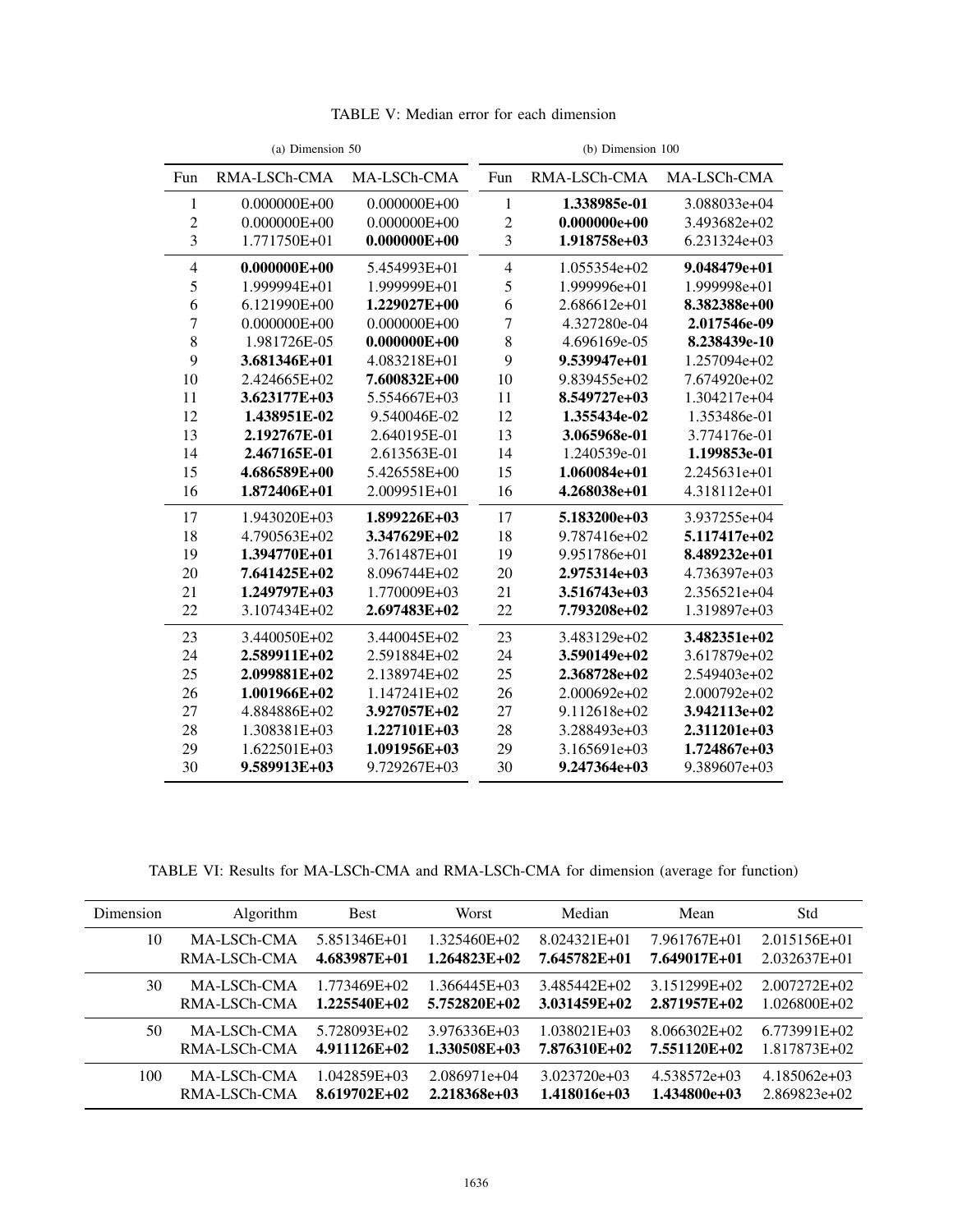TABLE VII: Results for 10D

| Function       | <b>Best</b>      | Worst            | Mean             | Median           | Std              |
|----------------|------------------|------------------|------------------|------------------|------------------|
| 1              | $0.000000E + 00$ | $0.000000E + 00$ | $0.000000E + 00$ | $0.000000E + 00$ | $0.000000E + 00$ |
| $\overline{2}$ | $0.000000E + 00$ | $0.000000E + 00$ | $0.000000E + 00$ | $0.000000E + 00$ | $0.000000E + 00$ |
| 3              | $0.000000E + 00$ | 5.229974E-06     | 1.025485E-07     | $0.000000E + 00$ | 7.251275E-07     |
| 4              | $0.000000E + 00$ | 4.335407E+00     | 8.500798E-02     | $0.000000E + 00$ | 6.010972E-01     |
| 5              | $0.000000E + 00$ | 2.000000E+01     | 1.365196E+01     | 1.999868E+01     | 9.235427E+00     |
| 6              | $0.000000E + 00$ | 1.807498E-03     | 1.478613E-04     | $0.000000E + 00$ | 3.869960E-04     |
| 7              | $0.000000E + 00$ | $0.000000E + 00$ | $0.000000E + 00$ | $0.000000E + 00$ | $0.000000E + 00$ |
| 8              | $0.000000E + 00$ | $0.000000E + 00$ | $0.000000E + 00$ | $0.000000E + 00$ | $0.000000E + 00$ |
| 9              | 9.949591E-01     | 6.964708E+00     | 3.316530E+00     | 2.984877E+00     | 1.632705E+00     |
| 10             | 6.245444E-02     | 1.219157E+02     | 7.677946E+00     | 3.414961E+00     | 2.324503E+01     |
| 11             | 1.873633E-01     | 1.303928E+02     | 2.013497E+01     | 1.182953E+01     | 3.230385E+01     |
| 12             | $0.000000E + 00$ | 1.331651E-01     | 1.646457E-02     | 1.124002E-02     | 2.378510E-02     |
| 13             | 9.069848E-03     | 7.038013E-02     | 3.292333E-02     | 2.886623E-02     | 1.567129E-02     |
| 14             | 6.164570E-02     | 1.988720E-01     | 1.264898E-01     | 1.207352E-01     | 3.356309E-02     |
| 15             | 3.103627E-01     | 7.114398E-01     | 4.714944E-01     | 4.476892E-01     | 9.598157E-02     |
| 16             | 2.341056E-01     | 2.093216E+00     | 1.054166E+00     | 1.123691E+00     | 4.701500E-01     |
| 17             | 6.273603E-01     | 3.971328E+02     | 7.833846E+01     | 4.022057E+01     | 9.486355E+01     |
| 18             | 6.543135E-02     | 2.222729E+01     | 5.220721E+00     | 3.346637E+00     | 4.586417E+00     |
| 19             | 7.849730E-03     | 2.099368E-01     | 7.660733E-02     | 6.187272E-02     | 4.399772E-02     |
| 20             | 4.635259E-03     | 6.313467E+01     | 8.056691E+00     | 3.121138E+00     | 1.262373E+01     |
| 21             | 1.607504E-01     | 2.754776E+02     | 4.928617E+01     | 1.736043E+01     | 7.047081E+01     |
| 22             | 3.628534E-02     | 3.928931E+01     | 8.474625E+00     | 6.321621E-01     | 1.120228E+01     |
| 23             | 3.294575E+02     | 3.294575E+02     | 3.294575E+02     | 3.294575E+02     | 2.842171E-13     |
| 24             | 1.000000E+02     | 1.164711E+02     | 1.084430E+02     | 1.087211E+02     | 2.946063E+00     |
| 25             | 1.107912E+02     | 2.013828E+02     | 1.750708E+02     | 1.977504E+02     | 3.232990E+01     |
| 26             | 1.000136E+02     | 1.000673E+02     | 1.000364E+02     | 1.000324E+02     | 1.402073E-02     |
| 27             | 1.224286E+00     | 4.002907E+02     | 1.847796E+02     | 3.000632E+02     | 1.547445E+02     |
| 28             | 1.000856E+02     | 4.944884E+02     | 3.887168E+02     | 3.600612E+02     | 8.073141E+01     |
| 29             | 1.616316E+02     | 2.456375E+02     | 2.270654E+02     | 2.288594E+02     | 1.275042E+01     |
| 30             | 4.992300E+02     | 8.223850E+02     | 5.851143E+02     | 5.640864E+02     | 6.482633E+01     |

## VI. CONCLUSIONS

In this paper, we have analysed MA-LSCh-CMA and RMA-LSCh-CMA using the new benchmark proposed in the *Special Session on Real-Parameter Single Objective Optimization*. Both of them are memetic algorithms that use the CMA-ES algorithm to best individuals to make a in-depth local search. The main difference between RMA-LSCh-CMA and MA-LSCh-CMA is that the first one divides the domain search in regions of equals size and it only allows one solution on each region, to maintain diversity into the population. During the search these regions are reduced to increase the degree of exploitation of the solutions. The experimental results show that the use of regions to maintain diversity improves the results, and that improvement increases with the dimensionality. Also, at the same time, it reduces a lot the algorithm complexity when the dimensionality increase. Thus, RMA-LSCh-CMA is a robust and scalable algorithm.

# ACKNOWLEDGMENT

This work was partially supported by the Spanish Ministry of Science and Technology under projects TIN2011-28488 and TIN2012-37930-C02-01.

#### **REFERENCES**

- [1] T Bäck, D B Fogel, and Z Michalewicz, editors. *Handbook of Evolutionary Computation*. IOP Publishing Ltd., Bristol, UK, 1997.
- [2] Ying-Ping Chen and Chao-Hong Chen. Enabling the extended compact genetic algorithm for real-parameter optimization by using adaptive discretization. *Evolutionary Computation*, 18(2):199–228, 2010.
- [3] Antonio Dello Cioppa, Claudio De Stefano, and Angelo Marcelli. On the Role of Population Size and Niche Radius in Fitness Sharing. *IEEE Transactions on Evolutionary Computation*, 8(5), 2004.
- [4] Swagatam Das, Sayan Maity, Bo-Yang Qu, and P.N. Suganthan. Realparameter evolutionary multimodal optimization A survey of the stateof-the-art. *Swarm and Evolutionary Computation*, 1(2):71–88, June 2011.
- [5] C. Fernandes and A. Rosa. A Study of non-Random Matching and Varying Population Size in Genetic Algorithm using a Royal Road Function. *Proc. of the 2001 Congress on Evolutionary Computation*, pages 60–66, 2001.
- [6] Nikolaus Hansen and Andreas Ostermeier. Completely derandomized self-adaptation in evolution strategies. *Evolutionary Computation*, 9:159–195, 2001.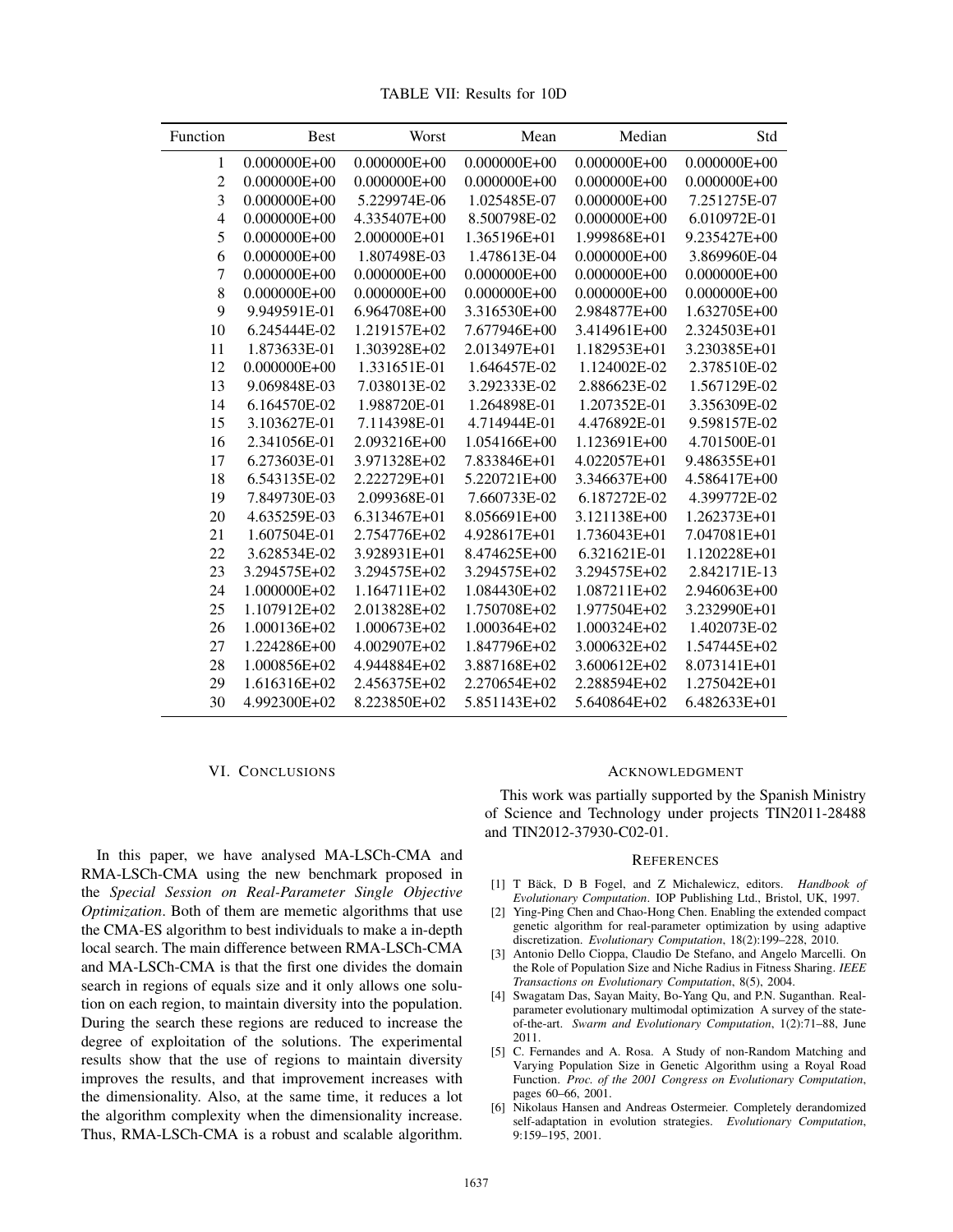TABLE VIII: Results for 30D

| Function       | <b>Best</b>      | Worst            | Mean             | Median           | Std              |
|----------------|------------------|------------------|------------------|------------------|------------------|
| 1              | $0.000000E + 00$ | $0.000000E + 00$ | $0.000000E + 00$ | $0.000000E + 00$ | $0.000000E + 00$ |
| $\mathfrak{2}$ | $0.000000E + 00$ | $0.000000E + 00$ | $0.000000E + 00$ | $0.000000E + 00$ | $0.000000E + 00$ |
| 3              | $0.000000E + 00$ | 3.527440E+02     | 2.619492E+01     | $0.000000E + 00$ | 6.591081E+01     |
| $\overline{4}$ | $0.000000E + 00$ | $0.000000E + 00$ | $0.000000E + 00$ | $0.000000E + 00$ | $0.000000E + 00$ |
| 5              | 1.999871E+01     | 1.999999E+01     | 1.999971E+01     | 1.999979E+01     | 2.525192E-04     |
| 6              | 4.617794E-03     | 3.415131E+00     | 1.135849E+00     | 1.042735E+00     | 1.002887E+00     |
| 7              | $0.000000E + 00$ | 9.857285E-03     | 1.932801E-04     | $0.000000E + 00$ | 1.366697E-03     |
| $\,8$          | $0.000000E+00$   | 9.958320E-01     | 1.953497E-02     | $0.000000E + 00$ | 1.380693E-01     |
| 9              | 8.954632E+00     | 2.586893E+01     | 1.792877E+01     | 1.790926E+01     | 3.972464E+00     |
| 10             | 1.346573E+00     | 3.612410E+02     | 8.124660E+01     | 8.580182E+00     | $1.016626E + 02$ |
| 11             | 3.463690E+02     | 2.757179E+03     | 1.549521E+03     | 1.610068E+03     | 5.819634E+02     |
| 12             | 5.100968E-03     | 3.771581E-02     | 1.597474E-02     | 1.323069E-02     | 8.122876E-03     |
| 13             | 9.761344E-02     | 1.802711E-01     | 1.376759E-01     | 1.365498E-01     | 2.045458E-02     |
| 14             | 1.373580E-01     | 3.057716E-01     | 2.216354E-01     | 2.274716E-01     | 3.444128E-02     |
| 15             | 1.332803E+00     | 3.384309E+00     | 2.450783E+00     | 2.472471E+00     | 4.281959E-01     |
| 16             | 8.010510E+00     | 1.176225E+01     | 9.647416E+00     | 9.659988E+00     | 9.328604E-01     |
| 17             | 3.184446E+01     | 1.674199E+03     | 6.978608E+02     | 7.524421E+02     | 3.226947E+02     |
| 18             | 4.173044E+01     | 2.579907E+03     | 5.669142E+02     | 2.333781E+02     | 6.910744E+02     |
| 19             | 2.964660E+00     | 8.441385E+00     | 5.822519E+00     | 5.824098E+00     | 1.339573E+00     |
| 20             | 8.161756E+01     | 6.012153E+02     | 1.988780E+02     | 1.837007E+02     | 8.390115E+01     |
| 21             | 1.261600E+02     | 1.075745E+03     | 5.732908E+02     | 5.407018E+02     | 2.634281E+02     |
| 22             | 2.734139E+01     | 3.779415E+02     | 1.588346E+02     | 1.463604E+02     | 6.165145E+01     |
| 23             | 3.152441E+02     | 3.152444E+02     | 3.152442E+02     | 3.152442E+02     | 8.012869E-05     |
| 24             | 2.000000E+02     | 2.257560E+02     | 2.222347E+02     | 2.240828E+02     | 6.341092E+00     |
| 25             | 2.026154E+02     | 2.109567E+02     | 2.056072E+02     | 2.049766E+02     | 2.532965E+00     |
| 26             | 1.000829E+02     | 2.000127E+02     | 1.020888E+02     | 1.001303E+02     | 1.384855E+01     |
| 27             | 3.002385E+02     | 4.013025E+02     | 3.284447E+02     | 3.099193E+02     | 3.377058E+01     |
| 28             | 3.000000E+02     | 9.277563E+02     | 8.233830E+02     | 8.466024E+02     | 1.129816E+02     |
| 29             | 8.066873E+02     | 2.164003E+03     | 1.146583E+03     | 1.098135E+03     | 2.377853E+02     |
| 30             | 7.538351E+02     | 2.958855E+03     | 2.040669E+03     | 1.984265E+03     | 4.929734E+02     |

- [7] Benjamin Lacroix, Daniel Molina, and Francisco Herrera. Region based memetic algorithm for real-parameter optimisation. *Information Sciences*, 261:15–31, 2014.
- [8] J.J. Liang, B.Y. Qu, P.N. Suganthan. "Problem Definitions, Evaluation Criteria for the CEC 2014 Special Session, and Competition on Single Objective Real-Parameter Numerical Optimization". Technical Report 201311, Computational Intelligence Laboratory, Zhengzhou University, Zhengzhou China and Technical Report, Nanyang Technological University, Singapore, December 2013. Technical report.
- [9] P. Merz and Bernd Freisleben. *Fitness Landscapes and Memetic Algorithm Design*. D. Corne, M. Dorigo and F. Glower, editors. McGraw-Hill, London, 1999.
- [10] Daniel Molina, Manuel Lozano, Carlos García-Martínez, and Francisco Herrera. Memetic Algorithms for Continuous Optimization Based on Local Search Chains. *Evolutionary Computation*, 18(1):27– 63, 2010.
- [11] P. A. Moscato. *Memetic Algorithms: a Short Introduction*. D. Corne, M. Dorigo and F. Glower, editors. McGraw-Hill, London, 1999.
- [12] T. Nomura and K. Shimohara. An Analysis of Two-parent Recombinations for Real Valued Chromosomes in an Infinite Population. *Evolutionary Computation Journal*, 3(9):283–308, 2001.
- [13] A. Petrowski. A clearing procedure as a niching method for genetic algorithms. In *Evolutionary Computation, 1996., Proceedings of IEEE International Conference on*, pages 798–803, May.
- [14] G. Syswerda. Uniform Crossover in Genetic Algorithms. In J. David Schaffer, editor, *Proc. of the Thrid Int. Conf. on Genetic Algorithms*, pages 2–9. Morgan Kaufmann Publishers, San Mateo, 1989.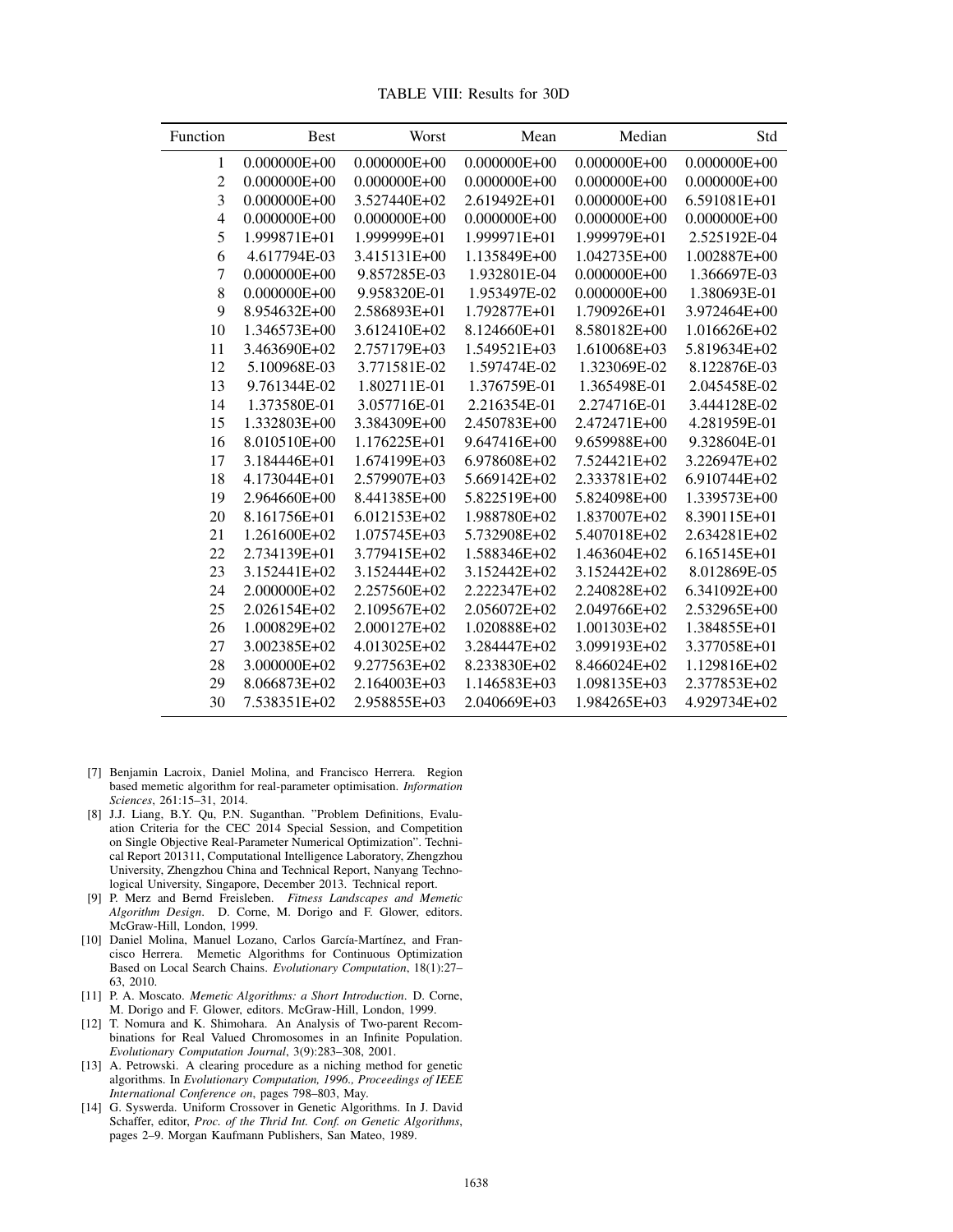| Function                 | <b>Best</b>      | Worst            | Mean             | Median           | Std              |
|--------------------------|------------------|------------------|------------------|------------------|------------------|
| 1                        | $0.000000E + 00$ | $0.000000E + 00$ | $0.000000E + 00$ | $0.000000E + 00$ | $0.000000E + 00$ |
| $\overline{c}$           | $0.000000E + 00$ | $0.000000E + 00$ | $0.000000E + 00$ | $0.000000E + 00$ | $0.000000E + 00$ |
| 3                        | $0.000000E + 00$ | 1.322879E+03     | 2.344839E+02     | 1.771750E+01     | 3.389534E+02     |
| $\overline{\mathcal{L}}$ | $0.000000E + 00$ | 9.810311E+01     | 1.866664E+01     | $0.000000E + 00$ | 3.799332E+01     |
| 5                        | 1.999922E+01     | 1.999999E+01     | 1.999991E+01     | 1.999994E+01     | 1.196615e-04     |
| 6                        | 1.230035E+00     | 1.126953E+01     | 6.341466E+00     | 6.121990E+00     | 2.302482E+00     |
| $\overline{7}$           | $0.000000E + 00$ | 1.232099e-02     | 5.316288e-04     | $0.000000E + 00$ | 2.199802e-03     |
| 8                        | $0.000000E + 00$ | 5.806045e-05     | 1.935430e-05     | 1.981726e-05     | 1.409291e-05     |
| 9                        | 2.188920E+01     | 5.074315E+01     | 3.564299E+01     | 3.681346E+01     | 6.519047E+00     |
| 10                       | 3.560551E+00     | 6.020461E+02     | 2.239043E+02     | 2.424665E+02     | 1.479644E+02     |
| 11                       | 1.226740E+03     | 4.709829E+03     | 3.457559E+03     | 3.623177E+03     | 6.444440E+02     |
| 12                       | 5.513460e-03     | 2.653887e-02     | 1.558060e-02     | 1.438951e-02     | 5.331830e-03     |
| 13                       | 1.630036e-01     | 2.777435e-01     | 2.207196e-01     | 2.192767e-01     | 2.348579e-02     |
| 14                       | 1.992321e-01     | 2.954067e-01     | 2.459198e-01     | 2.467165e-01     | 2.176523e-02     |
| 15                       | 3.175081E+00     | 6.885428E+00     | 4.798497E+00     | 4.686589E+00     | 7.357523e-01     |
| 16                       | 1.664508E+01     | 2.101696E+01     | 1.874715E+01     | 1.872406E+01     | 1.113784E+00     |
| 17                       | 6.848466E+02     | 3.580324E+03     | 1.988571E+03     | 1.943020E+03     | 6.507009E+02     |
| 18                       | 9.370334E+01     | 2.515978E+03     | 7.011082E+02     | 4.790563E+02     | 5.980367E+02     |
| 19                       | 1.043051E+01     | 1.895826E+01     | 1.398320E+01     | 1.394770E+01     | 1.928223E+00     |
| 20                       | 2.884071E+02     | 4.152443E+03     | 1.031268E+03     | 7.641425E+02     | 7.514658E+02     |
| 21                       | 5.209328E+02     | 2.060567E+03     | 1.275634E+03     | 1.249797E+03     | 4.111007E+02     |
| 22                       | 2.793264E+01     | 8.175153E+02     | 3.325134E+02     | 3.107434E+02     | 1.752374E+02     |
| 23                       | 3.440045E+02     | 3.440056E+02     | 3.440050E+02     | 3.440050E+02     | 2.551582e-04     |
| 24                       | 2.548420E+02     | 2.744139E+02     | 2.638528E+02     | 2.589911E+02     | 7.121144E+00     |
| 25                       | 2.052070E+02     | 2.256620E+02     | 2.126556E+02     | 2.099881E+02     | 6.896996E+00     |
| 26                       | 1.001511E+02     | 1.002611E+02     | 1.001966E+02     | 1.001966E+02     | 2.873123e-02     |
| 27                       | 3.079453E+02     | 6.534402E+02     | 4.811120E+02     | 4.884886E+02     | 7.218094E+01     |
| 28                       | 1.096069E+03     | 2.423497E+03     | 1.370109E+03     | 1.308381E+03     | 2.477899E+02     |
| 29                       | 9.983074E+02     | 2.751970E+03     | 1.632789E+03     | 1.622501E+03     | 3.665546E+02     |
| 30                       | 8.506993E+03     | 1.315283E+04     | 9.860507E+03     | 9.589913E+03     | 9.844969E+02     |

TABLE IX: Results for 50D